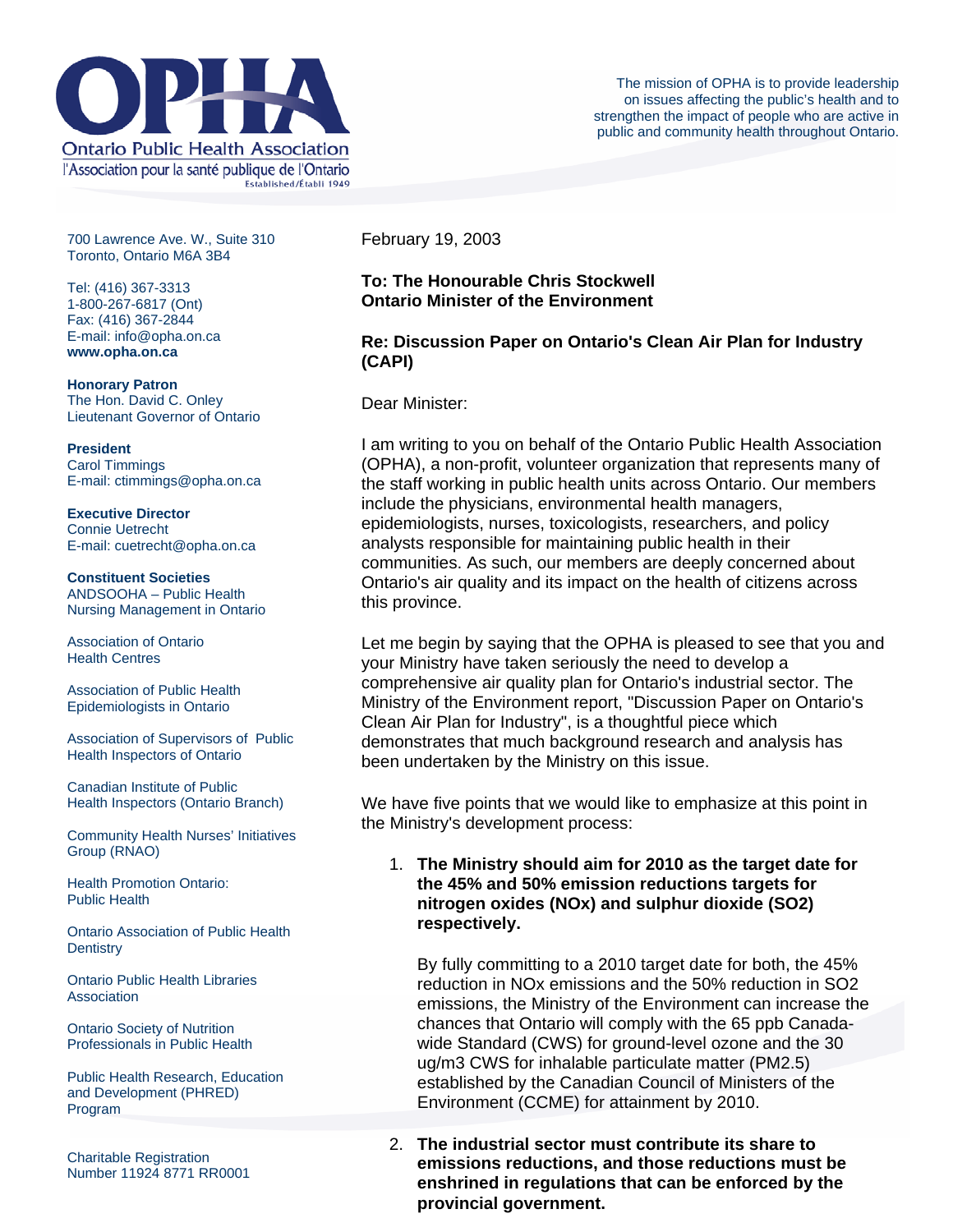Regulatory actions taken by both the federal and provincial governments in recent years are expected to significantly reduce emissions of NOx and SO2 from the mobile sector in the coming years. These reductions however, will not be sufficient to achieve the 45% NOx target or the 50% SO2 target by 2010. Nor is it clear that these reductions will be sufficient to ensure compliance with the ozone and PM2.5 CWS established for attainment by 2010. Therefore it is important that the industrial sector contribute its share to these short-term targets, as well as to future targets that must be established to improve air quality in Ontario.

The public health sector feels strongly that the provincial government must establish mandatory regulations that identify the emission reductions expected from each industrial facility, in order to ensure that its emissions reduction targets and air quality objectives are achieved. When the province's past and projected emissions reductions are analysed, it is apparent that the greatest emissions reductions have been made, and will be made, in those sectors that have been subjected to regulations that have mandated the emissions reductions required.

#### **3. Establish hard emission caps, policies and programs that would encourage a phaseout of coal-fired power plants.**

Work that the OPHA has done on Ontario's electricity sector suggests that much of the "gap", between the province's emission targets and the emissions estimated for 2010, could be eliminated by phasing out coal-fired power plants. This is a goal, which we believe, could be attained by 2010 with the aggressive promotion of energy efficiency and renewable technologies, and some reliance on natural gas-fired generators (see Table 1 below).

This phase-out would simultaneously reduce carbon dioxide emissions in this province by up to 20% (i.e. by up to 35,000 kt per year), and would go a long way towards eliminating the "gap" between Ontario's Kyoto "commitment" and the Ministry's estimates of greenhouse gas emissions for 2010 (i.e. approximately 45,000 kt per year).

| Table 1: Emissions of SO2 and NOx, MOE Estimates for 2010 & Estimates with<br>Phase-out of Coal-Fired Power Plants in Ontario by 2010 |                                 |                                  |                                 |                                  |
|---------------------------------------------------------------------------------------------------------------------------------------|---------------------------------|----------------------------------|---------------------------------|----------------------------------|
|                                                                                                                                       | 2010 - SO2MOE<br>Estimates (kt) | 2010 - SO2Coal<br>Phase-out (kt) | 2010 - NOxMOE<br>Estimates (kt) | 2010 - NOxCoal<br>Phase-out (kt) |
| Electricity                                                                                                                           | 131                             |                                  | 43                              | $0$ to 5                         |
| Total<br>Emissions                                                                                                                    | 544 to 551                      | 413 to 420                       | 396 to 435                      | 353 to 397                       |
| Target                                                                                                                                | 442                             | 442                              | 363                             | 363                              |
| Gap                                                                                                                                   | 102 to 109                      | $-29$ to $-22$                   | 33 to 71                        | $-10$ to 34                      |

#### 4. **An emissions trading framework is acceptable only if it can be designed to ensure that total emissions in the regional air shed are being reduced according to established targets and timelines, and that air quality is being improved in all communities in that regional air shed.**

The public health sector feels very uneasy about emissions trading as a framework for reducing air emissions for two reasons: 1) it does not effectively address the health impacts that can be experienced by communities that surround large point sources; and 2) complex emission trading rules can make it difficult to evaluate the overall impact on annual emissions, air quality and human health. On the other hand, the public health sector does appreciate that an emissions trading framework can motivate continuous improvements in emissions reductions by creating the funds to fuel on-going reductions in emissions.